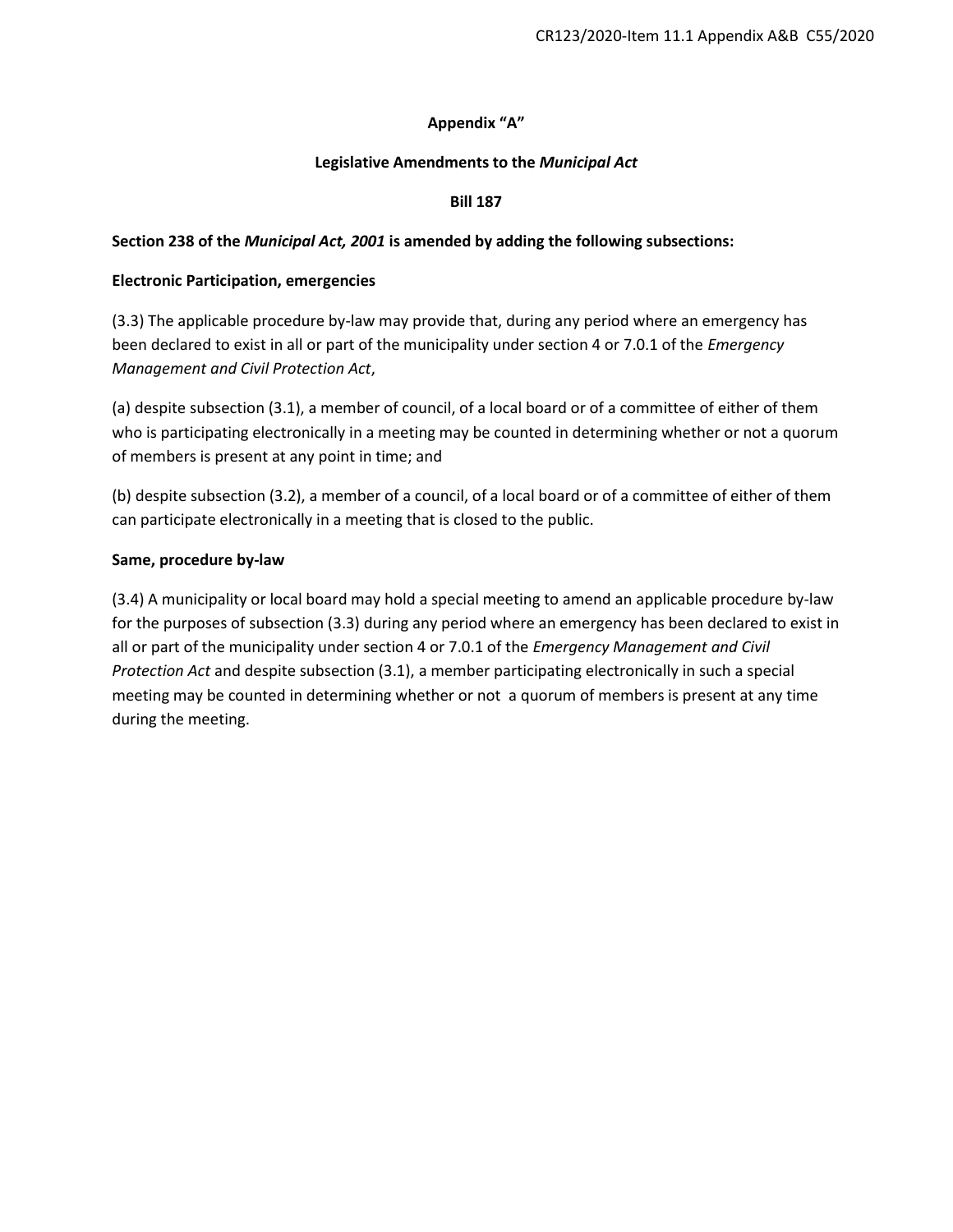# Draft By-law

# BY-LAW NUMBER ##-2020

## A BY-LAW TO AMEND BY-LAW 98-2011 AS AMENDED, BEING A BY-LAW TO PROVIDE RULES GOVERNING THE PROCEEDINGS OF WINDSOR CITY COUNCIL MEETINGS AND ITS COMMITTEES AND THE CONDUCT OF ITS MEMBERS.

Passed the ##TH day of ###, 2020.

Whereas Section 238(3.1) of the *Municipal Act, 2001, S.O. 2001, c. 25* (the "Act"), allows for a municipality's procedural by-law to permit a member of council, or a committee, to participate electronically in a meeting which is open to the public to the extent and in the manner set out in the by-law; and,

Whereas Section 238(3.3) of the Act allows for a municipality's procedural by-law to permit members participating electronically to be counted in determining quorum and to participate in meetings that are closed to the public during an emergency declared under section 4 or 7.0.1 of the *Emergency and Civil Protection Act; and,*

Whereas on March 17, 2020 a Declaration of Emergency was made by the Province of Ontario pursuant to Section 7.0.1 of the *Emergency Management and Civil Protection Act* related to COVID-19; and,

Whereas on March 20, 2020 Mayor Dilkens, as part of the City of Windsor's ongoing response to COVID-19, officially declared a State of Emergency under s 4(1) of the *Emergency Management and Civil Protection Act,*

Therefore be it resolved that the City of Windsor Procedural By-law 98-2011, as amended, be further amended as follows:

1. Part 1 – Interpretation/Definition, be amended to add the following new definition:

"Electronic Participation" means a council member who participates in a council or committee meeting from a remote location by such electronic means or services as determined and provided by the Clerk has the same rights and responsibilities as if he or she were in physical attendance, including that they shall count towards a quorum of members and shall be permitted to participate in any portion of a meeting which is closed to the public.

2. Section 3.8 Electronic Participation be added as follows:

3.8 Electronic Participation

- a) Electronic Participation shall be available only in circumstances during a period where an emergency has been declared to exist in all or part of the City of Windsor under section 4 or 7.0.1 of the *Emergency Management and Civil Protection Act*, R.S.O 1990, c. E.9.
- b) Any Member who is not physically present in the location where a Meeting takes place is permitted to participate electronically in both Open and In-Camera session and shall have the same rights to speak and vote as if the Member were physically present.